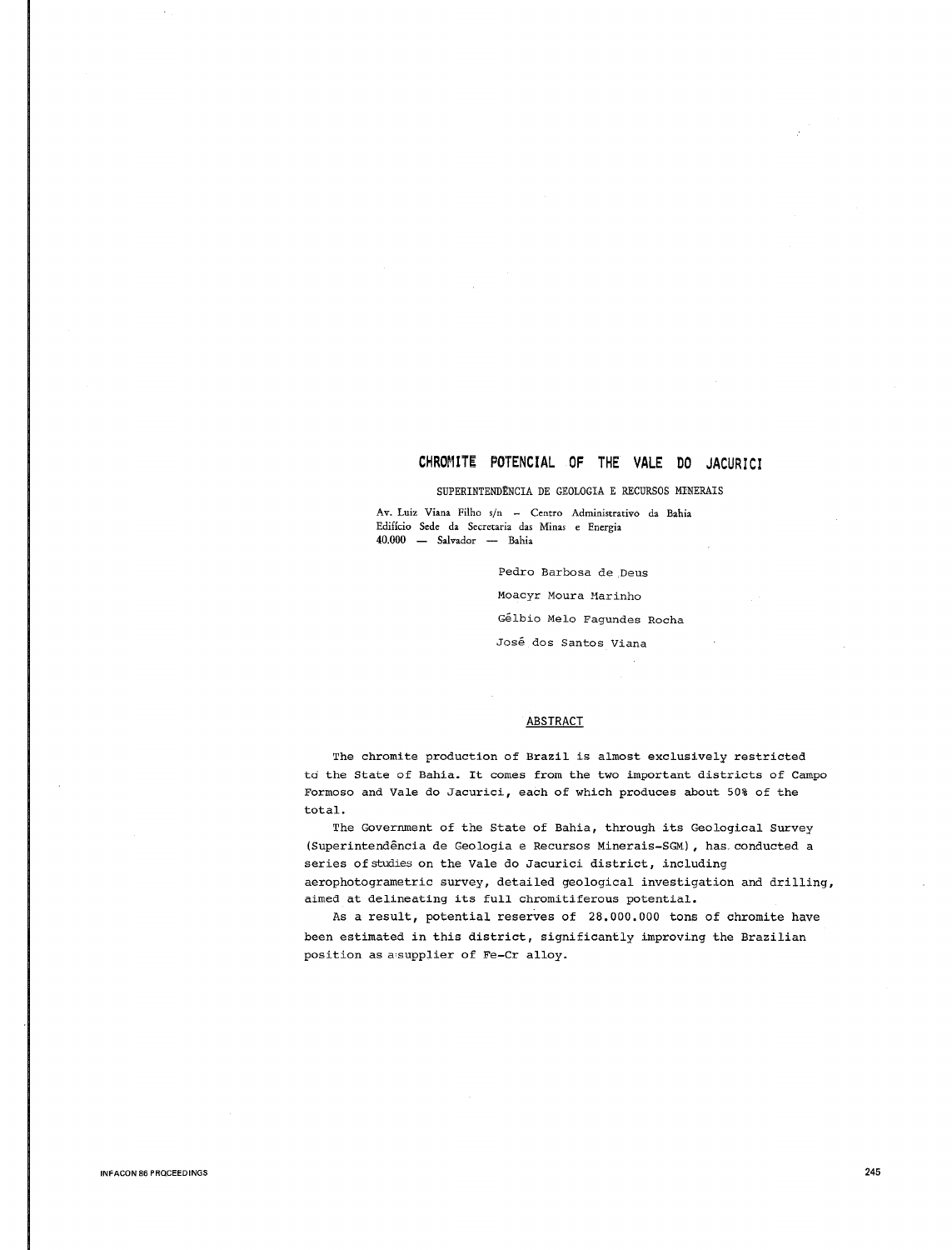# **INTRODUCTION**

The Secretariat of Mines and Energy of the State of Bahia, through the Superintendence for Geological and Mineral Resources - SGM, has, all through its history, taken several actions aimed at fomenting the development of the mineral sector in the State. Such actions have included, among others, supporting implantation of new mining projects, improving infra-structural conditions of traditional mining centers and preparing and publishing geologic and metalogenetic maps which hopefully will point to the most favourable exploration areas.

In 1983 a Geology of Mining Districts Program was created within SGM with the purposes of producing detailed geologic maps and of defining the potential reserves of the State's main mining districts. The Program, which involves integration of the available data, aerophotogrametric surveys, field mapping, and drilling, was initiated with the Jacurici Project on the chromite-bearing Vale do Jacurici District that encompasses areas of the Senhor do Bonfim, Itiuba, Monte Santo and Uaua Counties and yields about half of the State's chromite production (Fig. 1).

Chromite is presently the first item in the mineral tax revenue of the State (25%) and occupies the third place in total mineral production (15% in value). In 1984 total production of lump and concentrated ores reached 312,000 tons. In that same year 125,000 tons of Fe-Cr alloy were produced, 53,000 tons were exported, and 81 ,000 tons were sold to the internal market.

Chromite extraction in the State of Bahia began in 1917, but only after the creation of FERBASA in 1962, has its importance really increased, with the production of Fe-Cr alloys.

Up to 1973 all the production cane from an area near to the town of Campo Formoso. After 1970, when a geological exploration project, including deep drillings, was carried out by the Federal Government, through its National Department of Mineral Production (Departamen to Nacional da Produção Mineral-DNPM), larger mineralised area was defined which later be ~ame **the Chromitiferous District of Campo Formoso. Approximately 30 millions tons were**  then estimated for this district. In spite of the production intensity of the operating mines, the chromitiferous potencial of this district, is still enormous. In addition, con tinuity of orebodies under the Jacobina Group quartzites has been observed sugges ting the possibility of large underground but minable chromite reserves. More agressive prospection activity should certainly lead to more favourable results.

Extraction from Vale do Jacurici started in 1974. The economic significance of this new district has increased since, and it is responsible today for 50% of the chromite production of the State.

The main distinguishing feature of this district's deposits as opposed to the Campo Formoso ones is their large thickness which frequently reach 8 to 10 m. In addition, they show no significant lateral thickness variation, exhibiting also great constancy in their mineralogical characteristics, textures chemical and physical properties.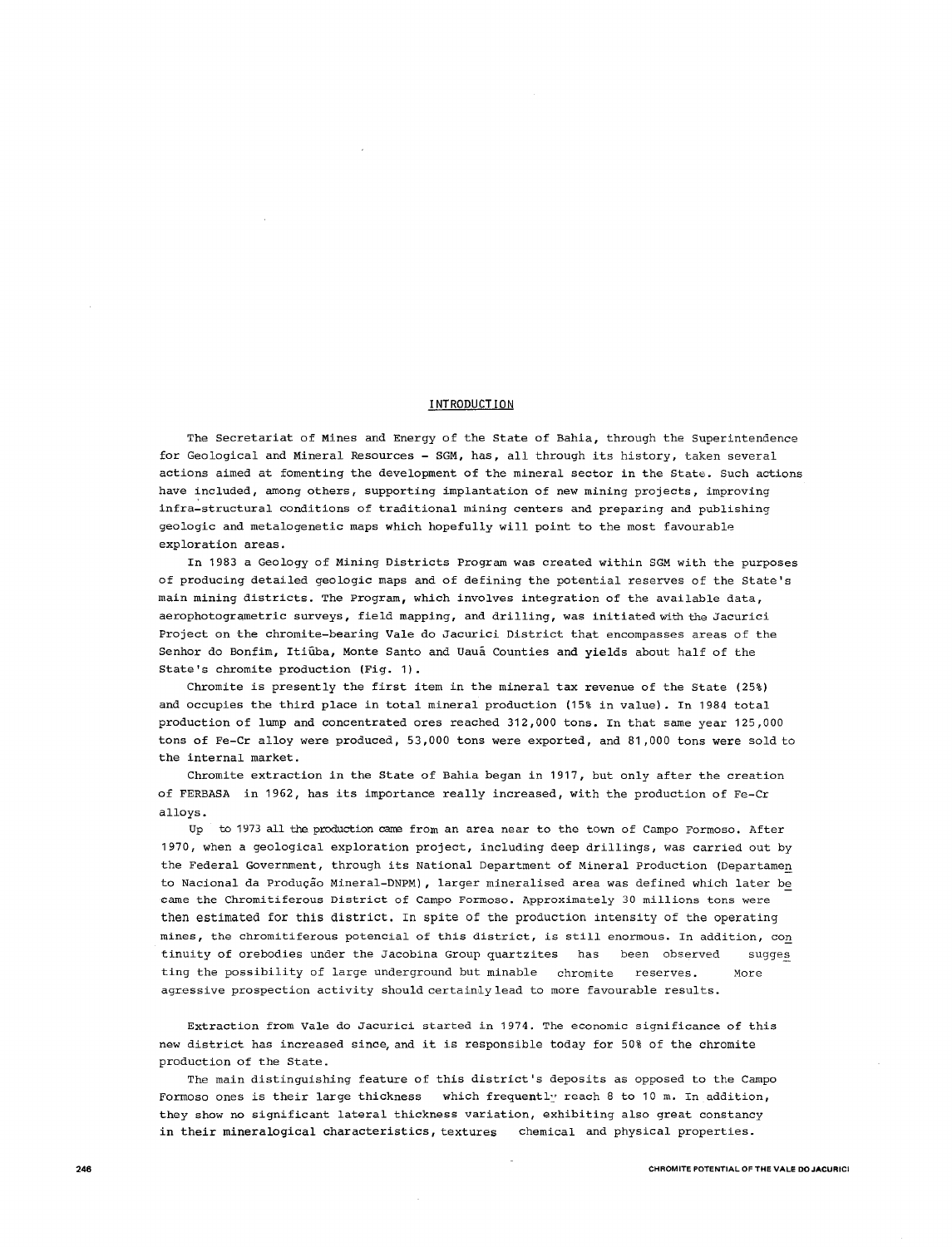Their lateral continuity is only tectonically perturbed, a factor that has caused some difficulties in the exploitation of the bodies. This, however, does not strongly affects the highly favourable cost/benefit relation of this prospection, considering the high award represented by the discovery of so thick mineralized bodies.

The potential of the Vale do Jacurici and Campo Formoso districts places the country in a comfortable situation, not only with respect to the internal Fe-Cr alloy supply but also to the generation of significant exportable excedents. From the international view point, these Brazilian deposits can and should acquire a rising importance. In this context, it should be taken into account that in spite of the enormous reserves of the Great Dyke, the high production costs of its narrow ore bodies (20-30 cm) have greatly inhibited exploitation. In fact, the economically more feasable deposits of Zimbabwe are exactly those geologically similar to the Vale do **Jacurici ones.** 

Also in Bushveld, South Africa, despite the large reserves, thicknesses of the ore bodies (0,90 m) are far from comparing with those of the Vale do Jacurici or even Campo Formoso.

# CHROMITIFEROUS DISTRIC OF THE VALE DO JACURICI

# *HISTORY OF THE DISTRICT*

The history of this district is relatively recent. The first chromite samples of the region were collected by local prospectors, around 1968 from what would later became the Medrado Mine (Mina de Medrado).

A geological mapping project developed by the Federal Government in 1970-71 identified occurrences along the same trend.

FERBASA demonstrated its interest with relation to these new types of chromite deposits, associated with Archean rocks, when in 1972 it constituted a subsidiary directed to the prospection and evaluation the Valley.

The result of the first year activities was exceptional: in addition to finding new occurrences, it madeit possible to define the thecnical and economic exploitation feasibility of the principal deposits of the region. In 1974 the first mine of the District - the Medrado Mine - became operational.

Since then, interest concerning the region has considerably increased,leading FERBASA, through the Vale do Jacurici Mining Co., to greatly augment its investments in research, mining and ore dressing, with the state government providing continued support, particularly as for the infra-structural needs.

Although the initial activities were naturally concentrated on outcropping deposits, at the present time the emphasis has changed to non-outcropping bodies and localization of important chromite deposits has been achieved thanks to new geological and geophysical **prospection techniques, and drilling.**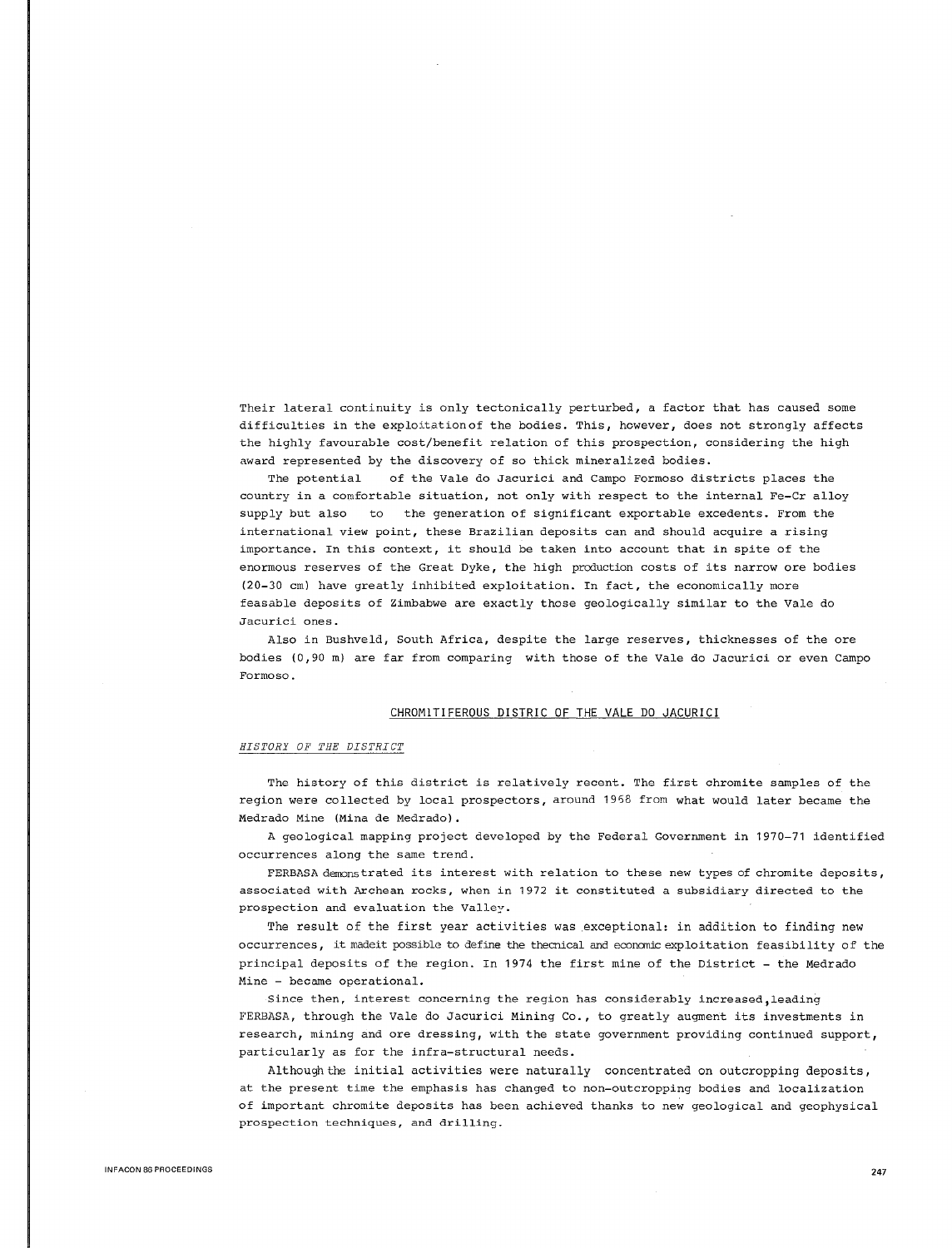# *ECONOMIC SIGNIFICANCE*

This district is presently responsible for approximately 50% of the State's chromite production.

From 1974 to Dec/1985, over one million tons of ore have been extracted, corresponding to 400,000 tons of Fe-Cr alloy, and amounting to US\$160 million. In 1985 alone, 170,000 tons of lump concentrated ores were produced, anounting to Cz\$87 million.

The climatic conditions of the region and the geometric characteristics of the deposits have permitted a high degree of reqularity in the production whose flowoff is facilitated by the railway and good roads in the area.

#### *VALE DO JACURICI PROJECT*

As already mentioned, the main goal of the Jacurici Project was the definition of the chromite potential reserves of the region withim the homonymous river valley (Fig. 1) ·

The Project activities started at the end of 1983. It was then observed that, although the region already possessed a considerable amount of information, the existing data were fragmented and represented by a great number of detailed localized maps.

As a result of this situation, it was not possible to have a clear understanding of the geological conditioning factors for rationalization and choice of the most favourable sites for finding mineralization. To improve this situation, a systematic work program was conceived, which included compilation and integration of all available data and execution of systematic field campaigns for semi-detailed geological mapping, which made it possible to homogenize all previously extant information. In addition, regional geological reconaissance work was also planned in order to correlate the geologic features of the area with those of the regional context. Finally, drilling campaigns were also planned in order to localize orebodies in selected targets.

**In order to achieve these objectives, the following successive activities were**  developed:

- **Compilation of the data accumulated during the various mapping and mineral exploration**  activities carried out in the region;
- Geological reconaissance, on the scale 1:25,000, of an area of approximately 500 km<sup>2</sup>, with emphasis or deciphering the structural behaviour and establishing the regional lithostratigraphy;
- Aerophotogrametric recognition, in the scale 1:10,000, of an area of 140 km<sup>2</sup> encompassing **the main strips of the mafic-ultramafic sill;**
- Plani-altimetric restitution, in the scale 1:2,000, of a surface of 14 km<sup>2</sup>, embodying areas with development of mining activities;
- Geological mapping, in the scale 1:10,000, of 140 km<sup>2</sup>, corresponding to the area of aerophotogrametric coverage. During these activities approximately 220 km of trails, 500 m apart, were mapped.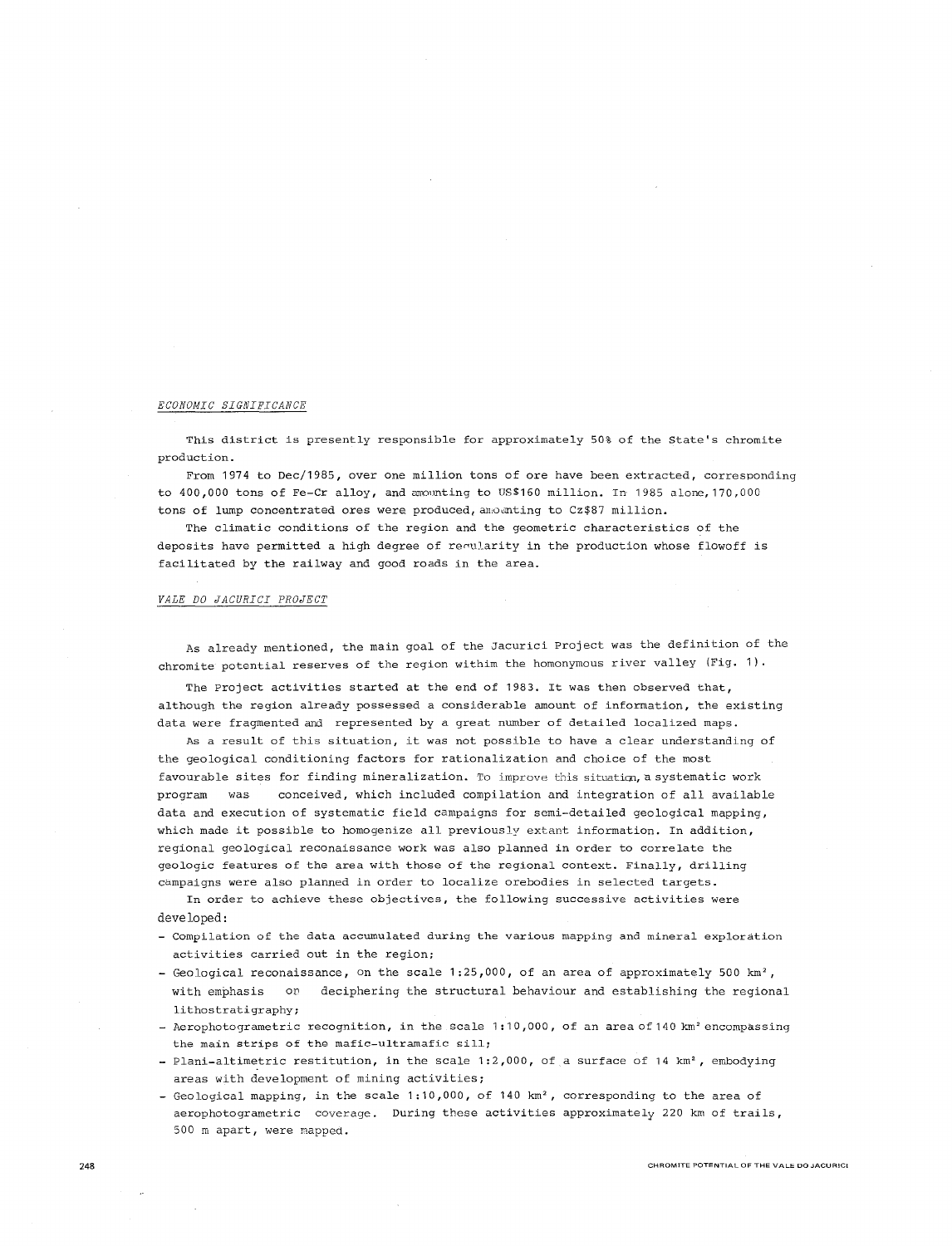- Re-evaluation of the existing geophysical surveys (magnetometry and gravimetry);
- Petrocraphic studies for characterization of the various lithotypes and aquisition of field data for the understanding of the structural evolution;
- Execution of 4,300 m of drilling in selected areas.

# *GEOLOGY OF THE VALE DO JACURICI*

**:Figura** 2 shows the main lithologic assemblies that compose the geology of the central-northern region of the State of Bahia, where the chromitiferous district of the Vale do Jacurici is located. With the exceptions of the Canudos Group, the Tucano-Jatoba Basin, and the Salitre limestone, (Calcario Salitre), the other elements belong to the geotectonic unity of the Sao Francisco Craton, stabilized at the end of the Transamazonic cycle. In the specific area of the chromitiferous district, all the assemblies compose the infra-structure of the Craton.

#### *Stratigraphic Sequence of the Vale do Jacurici*

The following data result from the geological reconnaisance work in the scale 1:25,000, as well as from the mapping in the scale 1:10,000. The limit of the examined area on a scale of 1:25,000 is shown in Figura 2 and that relative to the area mapped on the scale of 1:10,000 is shown in Figs. 3, 4 and 5. Some interpretation of concerning the stratigraphy and the structural geology of the area are due to the geologist Emanuel Jardim de Sá who was brought to the region as a consultant.

The temporal sequence shown in the following table and in figures 3, 4 and 5 is based on the intrusive relations exhibited by different generations of plutonic rocks **both among themselves and with the supracrustal sequence.** 

| LITHOLOGIC UNITS                                                                                        | THERMOTECTONIC EVENTS |
|---------------------------------------------------------------------------------------------------------|-----------------------|
| Itiutha syenite and correlated biotite-granite $(G_1)$                                                  | F <sub>3</sub>        |
| Granodiorite and tonalite dikes (G,)                                                                    | Г,                    |
| Mafic dikes                                                                                             | F <sub>1</sub>        |
| Tonalitic and granodioritic orthogneisses $(G_1)$                                                       |                       |
| Chromite-bearing mafic-ultramafic sill                                                                  |                       |
| Banded qneisses, principally quartz-feldspathic.of<br>supercrustal origin, with variable intercalations |                       |
| Jardim de Sá (1984) - modified                                                                          |                       |

The principal basis for this sequence up include the facts that: a) each of the three plutonic felsic suites truncates the oldest fabric of the previous one; b) the mafic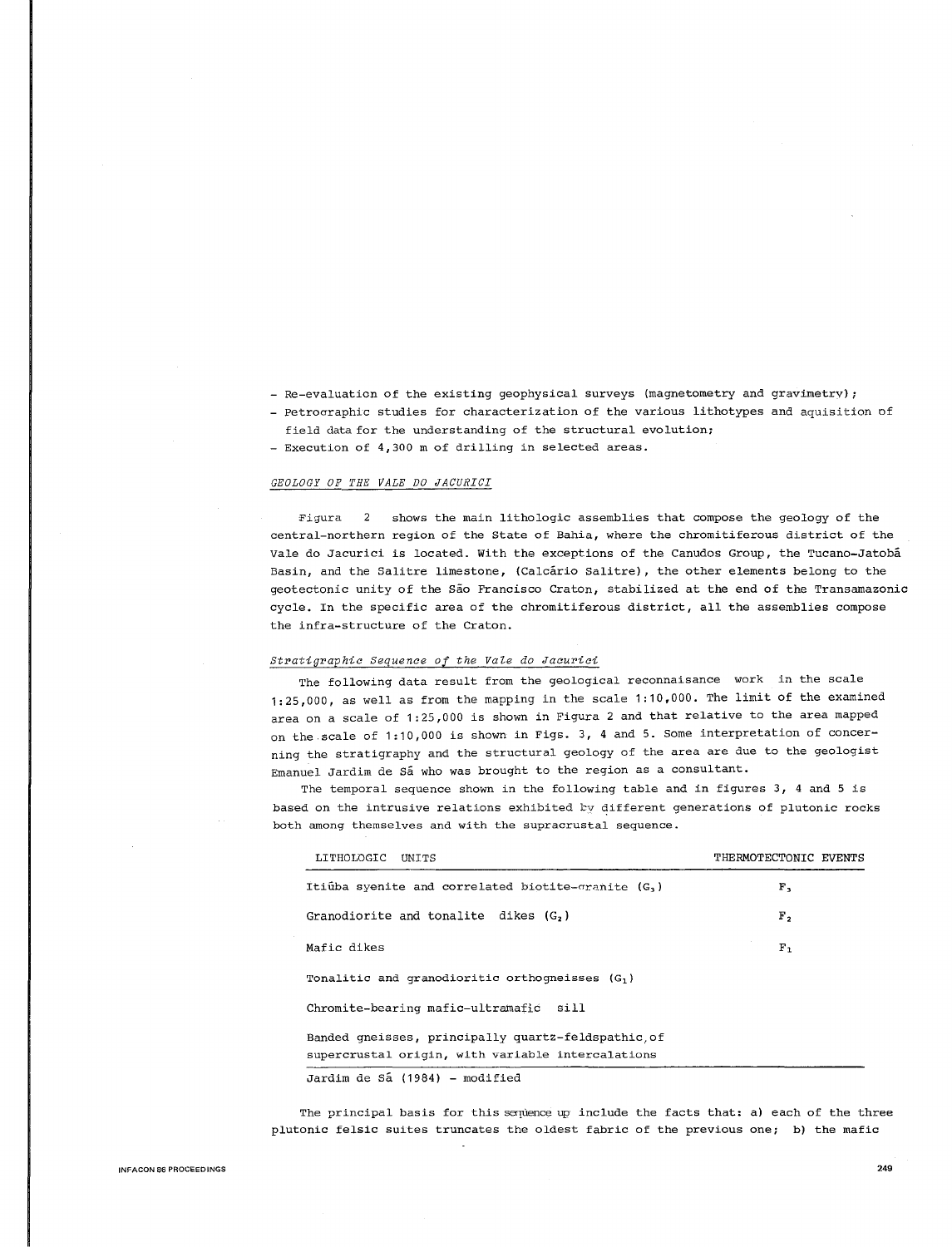dikes cut  $G_1$  but not  $G_2$ ; and c) the banded gneisses occur as xenoliths in  $G_1$ .

#### a. Supracrustal Sequence

This sequence shows great lithological variability compatible with its supracrustal origin. In addition to lithologic contacts (So preservation), the unity also shows a milli- to centimetric gneissic banding which is parallel to So probably due to deformation F1

The dominating lithologic type is a leucocratic gneiss composed of quartz (always dominant) and feldspar (mesoperthite or k-feldspar + plagioclase) , with accessory biotite and hyperthene. The leucocratic gneiss is followed by lithotypes where amphibole occurs along with hypersthene ± biotite.

The most frequent intercalations are of pyroxene-amphibolites (anphibole +plagioclase <sup>±</sup>diopside ± hypersthene) which may represent mafic lava on subvulcanic rocks, Their thickness ranges from a few centimetres to a metre.

Other intercalations of metassedimentary origin include oxide facies iron formations, olivine-marbles, calcosilicate rock rich in diopside, quartzites, garnet-bearing gneisses and metacherts.

### b. Differentiated Mafic-Ultramafic Sill

This unit exhibits a maximum thickness of 300 metres and it is situated along a synclinorial discontinuous strip, of N-S direction, inserted in the supracrustal sequence. It will be more detailedly described on the item related to the Geology of the Deposits.

#### c. Orthogneisses G1

**They are a homogeneous rock on the outcrop scale, and show clear metamorphic banding**  (S <sup>1</sup> ). They possess numerous xenoliths of pyroxene-amphibolites, banded amphibolitegneisses, diopsidites and iron formation from the supracrustal sequence. Petrographically they are characterized by the feldspar dominancy (plagioclase or mesoperthite with subordinate k-feldspar over the quartz, including also biotite  $\pm$  hyperstene. At the presently exposed level, it seems that all of these orthogneisses reached granulite facies conditions. Coarse hypersthene-bearing felsic mobilizates are commonly found.

#### d. Mafic Dikes

**The unit of mafic dikes represents ancient subvulcanic and intrusive rocks,**  transformed into amphibolites with or without diopside  $t$  hypersthene  $t$  biotite. They are present in the form of milimetric to centimetric strips which cutt off the S<sub>1</sub> metamorphic banding and are truncated by sin-Fe<sub>2</sub> mobilizates.

e. Granodioritic and tonalitic dikes and chronocorrelated felsic mobilizates

The granodioritic and tonalitic dikes are orthogneisses  $G_2$  which also truncate the  $S_1$  banding of the orthogneisses  $G_1$ . Their thicknesses vary from under to about a metre **and they present fine metamorphic banding or a schisrosity (S <sup>2</sup> ). Their parageneses are of**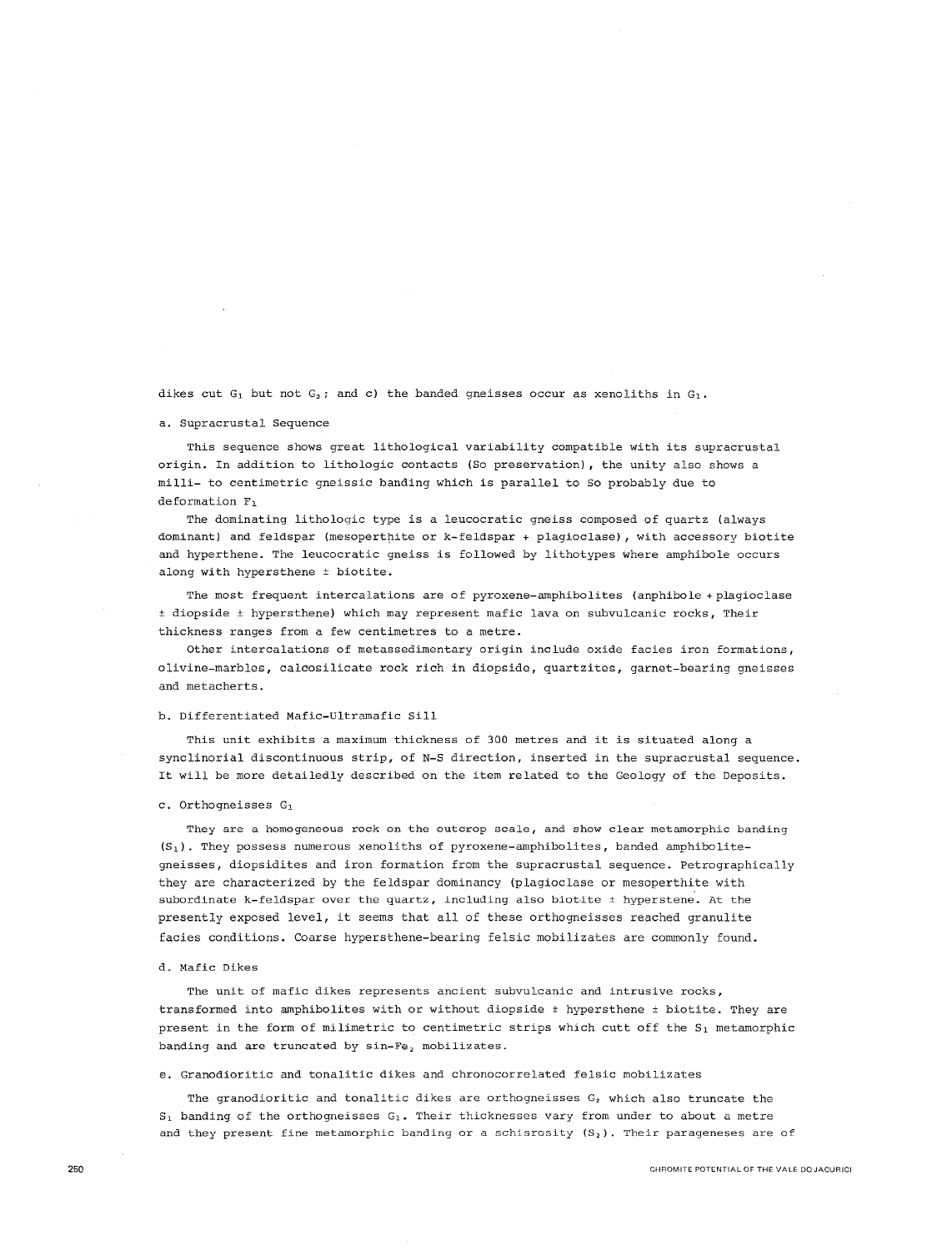granulite facies, except where the orthogneisses  $G_1$  also remained in the amphibolite **facies.** 

The chronocorrelated felsic mobilizates cut the gneisses  $S_1$  banding and also the mafic dikes. Their parageneses are of granulite facies.

f. Itiuba sienite and chronocorrelated granitic bodies

Itiuba sienite is the generic term, largely used in the literature, to designate the lithologies that compose the Itiutba mountain range (Serra de Itiuta). In reality, their compositions vary from granites to quartz-sienite. Volumetrically, the porphyritic components (perthitic orthoclase or microcline), transformed into augen gneisses, dominate over the other textural types. In their mineral associations, amphibole + biotite with diopside are still present. The gneissic fabric of the pluton, designated  $S_3$ , post-dates the  $F_2$  event and the associated granulitization.

### *Deformational and Metamorphic History*

**By using interference patterns and relations among different intrusive suites, with**  petrographic support, it was possible to establish the thermotectonic evolution of the Vale do Jacurici.

The most ancient  $S_1$  fabric represents a metamorphic banding printed on the gneisses of supracrustal origin and on orthognaisses G1 . Mobilized intrafoliate folds are also attributed to this phase. The principal meso and macroscopic effects of this deformation are repetition, rupture and stretching of the layers due parallelism between  $S_0$  and  $S_1$ . The emplacement of the orthogneisses took place early or syntectonically this deformation phase.

The intrusion of the mafic dikes occurred after  $F_1$ , probably under shallower crustal conditions, filling ancient fractures and shear zones.

The  $S_2$  fabric is also a metamorphic banding. In the suite of mafic dikes,  $S_2$  is represented by a schistosity of amphibole  $\pm$  biotite.  $F<sub>2</sub>$  folds are typically closed to isoclinal and they fold  $S_1$  in the banded gneisses and the  $G_1$  orthogneisses. The interference relations, later described, indicate an original trend near E-W.

Althoug parageneses with hyperstene are encountered in the felsic dikes  $G_2$  and other more ancient unities, they have not been found in the Itiuba sienite and chronocorrelated **granites G3 • This suggests that if there was only one granulatization event, the same**  took place during the  $F_2$  phase. The quartz-feldspathic mobilizates with hypersthene cut off  $S_1$ , being, therefore, correlated to the  $F_2$  event. Conclusive elements are not available to characterize metamorphic facies of the F1 phase. However, the presence of green hornblende or biotite inclusions in the hypersthene of the orthogneisses G<sub>1</sub> may suggest an amphibolite metamorphic facies for that phase.

The regional trend from NNE to NNW is determined by the  $F_3$  phase elements. These generate numerous inteference structures, typically including boomerangs (type 2 of Ramsay) printed on the  $S_1$  foliation and observed especially on the  $G_1$  orthogneisses. Such

251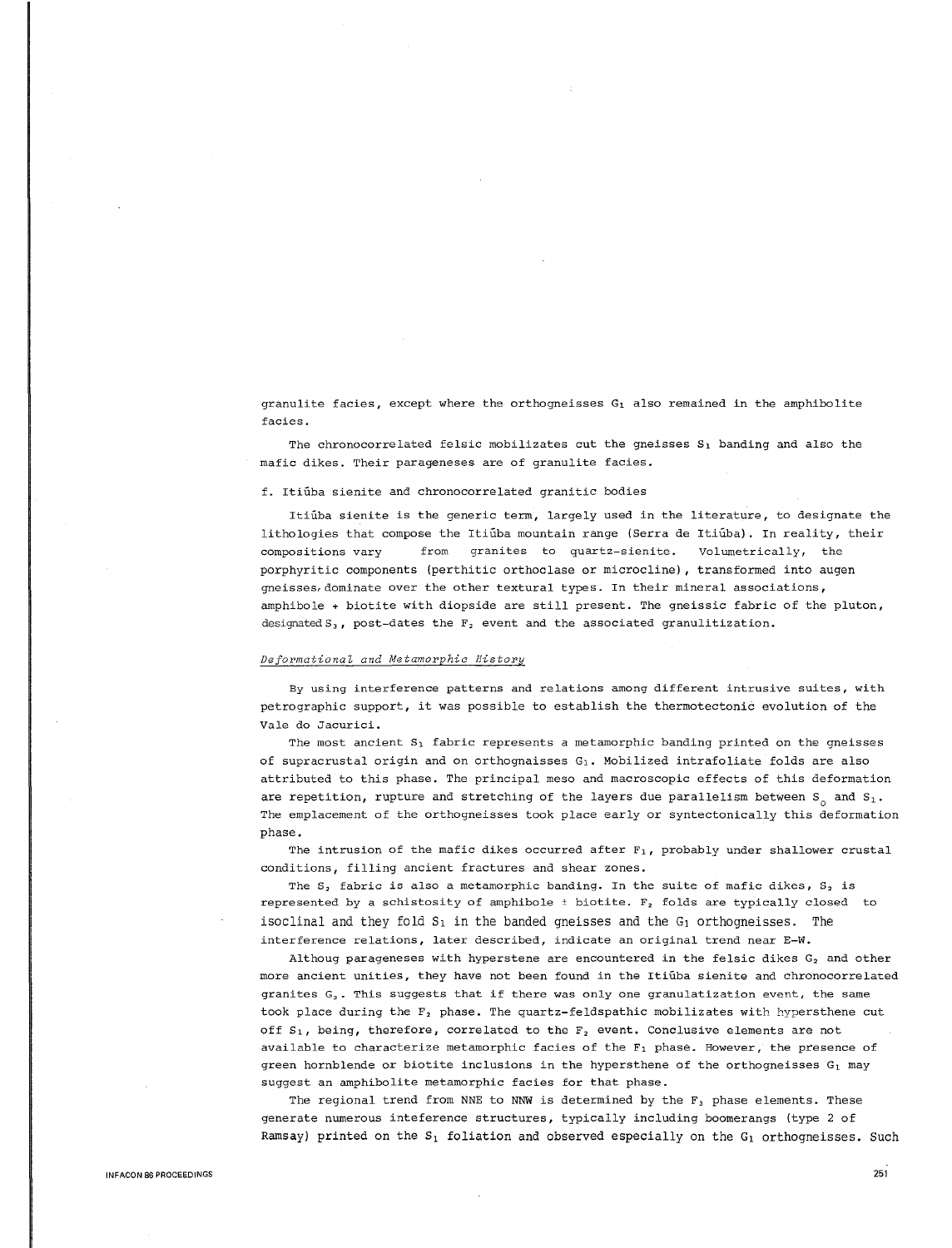a fact suggests an orthogonal trend (near E-W) for the  $F_2$  folds.

Metamorphism during the  $F_3$  phase, as already mentioned, was probably of the amphibolite facies, as indicated by the amphibole facies, as indicated by the amphibole  $+$ biotite  $\frac{1}{n}$  diopside parageneses of the Itiuba syenite.

Two final phases of deformation have also been defined but their relative chronology has not been established. One of them has a relatively constant north-south trend, generating open folds. The other is also open and has trends in both NW an ENE directions. The principal effects of the NW and ENE phase appear as ondulations of the verticalized  $F_3$  structures generating open folds and, sometimes, interference patterns 1/2 (dome/ mushroom), The folds of the north south phase result in an additional shortening of the  $F_2$ structures generating co-axial refolding where the latter had gentle axial planes.

# GEOLOGY OF THE DEPOSITS

The chromitiferous deposits of the Vale do Jacurici are hosted by a differentiated mafic-ultramafic sill, contained within the above described supracrustal sequence. This sill has been studied in the area of the Medrado deposit by Barbosa de Deus and Vianna (1982), and, more recently, by SGM/SME through the Jacurici Project that considerably improved the geological knowledge over the whole valley.

According to mapping systematics, the area was divided into 3 blocks (I, II and III) and mapped at the scale of 1:10,000 (Figs. 3, 4 and 5).

The mafic-ultramafic rocks of the stratified sill are relatively narrow, discontinuous and strongly elangated. Their true thicknesses reach up to 300m. The elongation and the discontinuity result mainly from a strong east-west compression which caused folding, transposition and boudinage in a north-south direction.

In the Block I subarea (Fig. 3) there are deposits, namely, the Cemitério, Monte Alegre and Riachao mines. In Monte Alegre, the sill constitutes a folded structure, indicating a complex structure with considerable increase in thickness of the maficultramafic rocks. The Cemiterio and Riachao mines are to the north ant to the south of Monte Alegre, respectively. The Lajedo and Algodoes mines are situated in Block II. In Algodoes, the sill appears as small and discontinuous bodies, and in Lajedo there exists a relatively continuous and undulated body, situaded to west of the Algodões bodies. In the Block III (Fug. 5) the sill exhibits a remarkable degree of continuity for approximately 12 km and hosts the main deposits of the Vale do Jacurici: the mines of Medrado and of Ipueira.

#### *LITHOLOGICAL UNITS OF THE STRATIFIED SILL*

The mafic-ultramafic sill of the Jacurici Valley described previously by Barbosa de Deus and Vianna (1982) constitutes a differentiates stratified sequence, relatively uniform through out valley. From the base to the top, following lithological units were indentified: olivine-orthopyroxene-spinel cumulate, orthopyroxene-olivinespinel cumulate, chromite-cumulate, and plagioclase-orthopyroxene cumulate. In addition,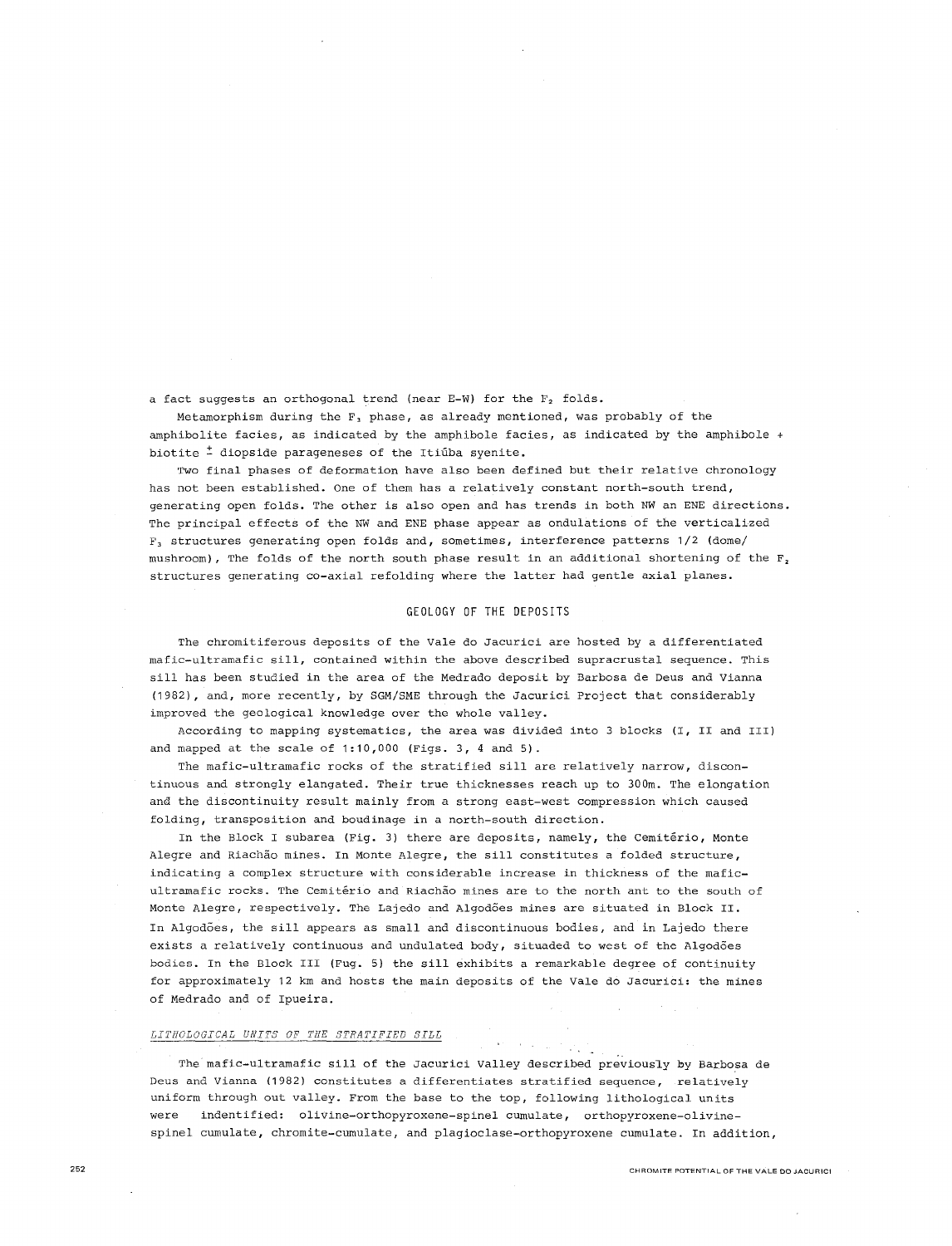clinopyroxene-spinel cumulate has been identified in the block III.

#### *Olivine-orthopyroxene-spinel cumulate*

This unit possesses variable thickness, locally reaching up to 60 m, and occuring cyclically with the orthopyroxene-olivine-spinel cumulate. They are light green on the surface and dark green when unweathered. They are generally fine grained but orthopyroxene plates are common. They are considerable serpentinized, preserving however, relics of the primary phases.

They are formed essentially by serpentine, orthopyroxene and olivine, and accessorily, by clinopyroxene, amphibole, chromitiferous spinel, magnetite and phlogopite.

Serpentine, derived mainly from the olivines, represents approximately 55% in volume of the rock. Olivine and orthopyroxene can account for 31% in volumetric proportion. The spinel occurs dispersed in the rock, reaching up to 10% in volume.

#### *Orthopyroxene-Olivine-Spinel Cumulate*

This unit presents variable thickness, reaching up to 33 m. It alternates cyclically with the last unit and hosts chromite seams in its basal cycles.

It is greenish, fine - to medium - grained, and shows orthopyroxene plates mesoscopically visible in a serpentine mass. It is composed of orthopyroxene, serpentine, olivine, chromiferous spinel, amphibole, clinopyroxene, phlogopite and magnetite.

Orthopyroxene is granular and normally constitutes the most abundant mineral phase. Its volumetric proportion varies from 15 to 64%.

Olivine amounts to less than half the orthopyroxene in abundance. However, due to the high degree of serpentinization, these are certainly not the original proportions. The olivine has irregular forms and occurs as islands in the serpentinic mass. In modal terms it represents from 4 to 27%.

### *Chromite Cumuiate*

This unit is located close to the base of the last described unit, possessing an average thickness of 7 m. Chromite represents approximately 80% of the unit but in the massive level olivine or orthopyroxene are not observed. Some sulphides were observed in polished sections. The chromite grains exhibit different forms, prevailing pentagonal forms prevails but also including lozenge and square forms, indicating the possible presence of octahedrons. Chromite grain size ranges between 0.2 and 0.8 mm, with major frequency around 0,4 mm.

The chromite has a Cr,  $O_3$  medium content of 48,80%. Electron microprobe chemical analyses carried out by Barbosa de Deus and Vianna (1982) indicate the following average composition:

| $Cr2O3$ % | Fe0%  | MgO%  | A1,0,8 |
|-----------|-------|-------|--------|
| 48.80     | 16.66 | 14.13 | 19.72  |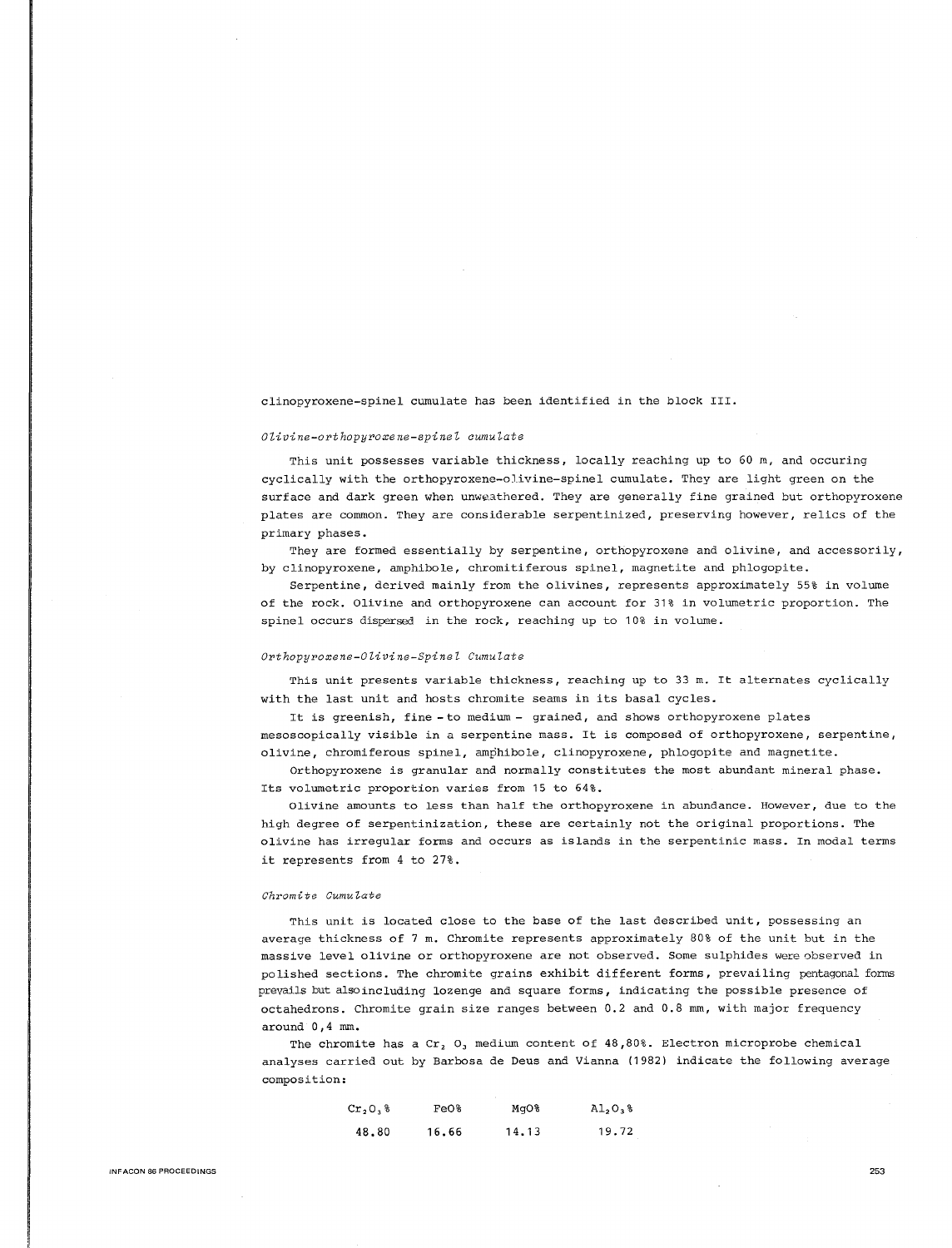#### *Orthopyroxene-Spinel Cumulate*

It is represented by a small level (2 m) of a dark-green inequigranular rock where the orthopyroxene grains occur in an amphibole mass. Clinopyroxene can occur, sometimes expressively in this rock. Chromiferous spinel is observed as accessory, although it was **observed, in thin section, forming rare concentrated levels.** 

The orthopyroxene varies from·42 to 75%, in modal proportions and textural evidence indicating formation from clinopyroxene.

#### *Plagioolase-Orthopyroxene Cumulate*

This constitutes the uppermost unit of the stratified complex, exhibiting a thickness of approximately 30 m and an alternation of light and dark levels, the former rich in plagioclase and the latter in orthopyroxene and amphibole.

Plagioclase is the most abundant mineral in this rock, although the orthopyroxene, which varies from 24 to 68% in modal proportions, may locally dominate.

The amphibole, that represents generally from 1 to 6% in volume of the rock, occurs interstitially to the orthopyroxene plagioclase grains.

#### *Clinopyroxene-Spinel Cumulate*

This unit appears only in block III (Fig. 5). It possesses variable thickness and occurs discontinuously to the west of the Medrado-Ipueira mafic-ultramafic strip associated with serpentinites in the south portion. of block III.

It was not possible to determine the stratigraphic position of this in relation to the previously described units. It is rossible that it represents a magmatic differentiate postdepositional in relation to the plagioclase-orthopyroxene cumulates.

The rock is fine to medium grained, greenish-grey in colour, normally banded and essentially composed of clinopyroxene (diopside) and spinel.

The clinopyroxene forms granular cumulate aggregates, isolated or tangential with straight or curved contacts. Volumetrically, it forms from 40 to 90% of the rock.

#### *STRUCTURAL FEATURES*

The mafic-ultramafic sill occurs in a synformal structure in the Monte Alegre and Medrado areas. In Medrado, the axial plane is nearly vertical, with vergence to the west, and the axis undulates, plunging approximately 20-309 to the south. The interlimbo angle was estimated as 20? (Fig. 5) •

In the Monte Alegre area the sill possesses a more complex structural morphology (Fig. 3) with re-folding and later faulting. Geological section 1 (Fig. 6) shows the faulting geometry in the central portion of the syncline. The sill units dip 409 to the southern direction.

In other areas the sill is structured, probably as discontinuous synformal limbs dipping variably from  $50^{\circ}$  to  $80^{\circ}$  in an eastern direction (Figs. 7, 8, 9 and 10).

Barbosa de Deus and Vianna (1982) recognized three main fault sets in the Medrado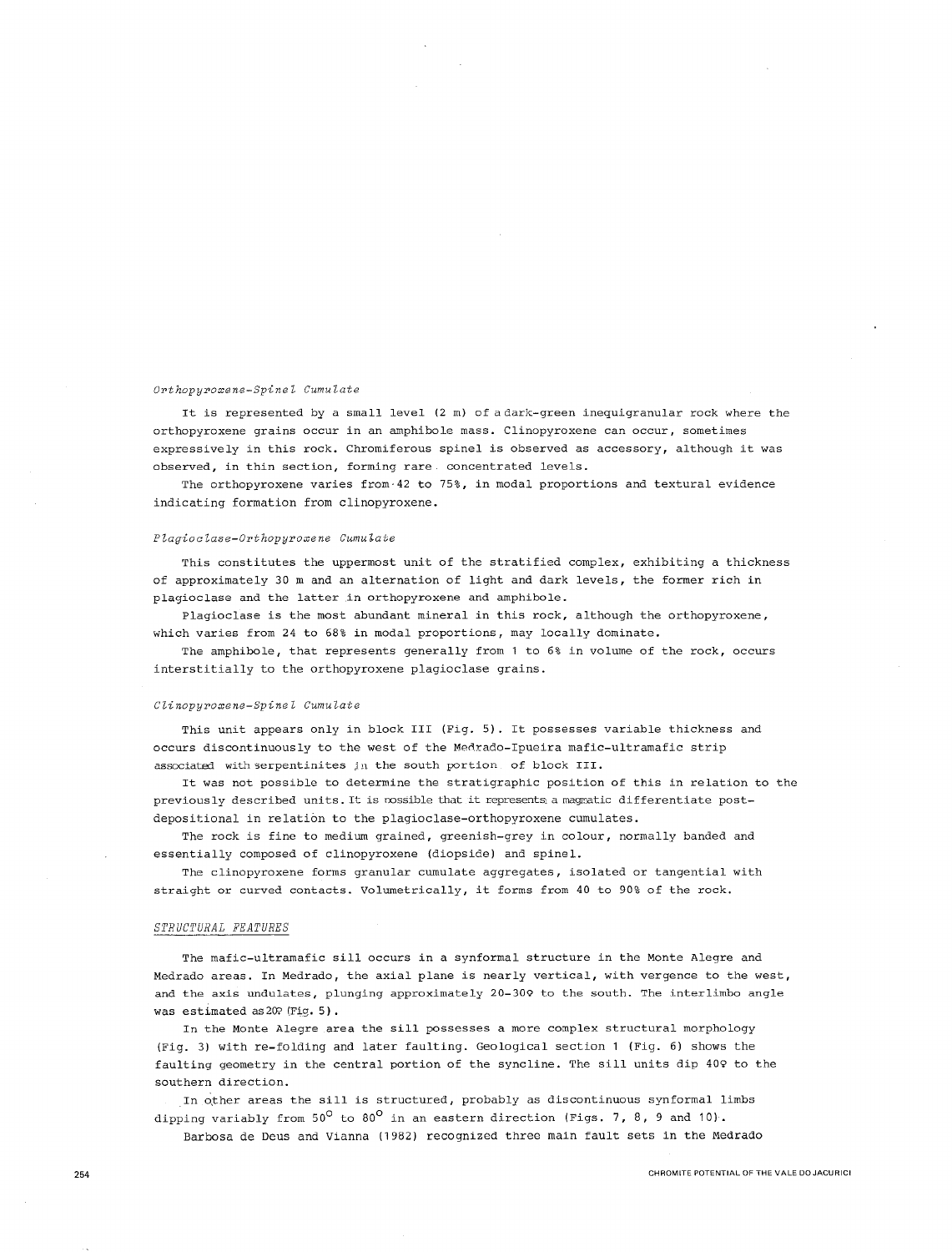area: a)  $N50^{\circ}-70^{\circ}$ E,  $N50^{\circ}-70^{\circ}$ W, ENE-WNW and NNE-NNW; b)NNE, NNW and c) ENE and WNW. The first set corresponds to conjugate transcurrent faults with ENE-WNW extension fractures and NNE-NNW alleviation (relief) fractures. The set (b) corresponds to inverse faults with variable dips from 20 to 70<sup>0</sup> to E and W. Field observations indicate that this set displaces the previous one and, is thus later. The third suite (c) are also inverse faults with dips to N and S; relative age is not known. It should be stressed that it was not possible to define the relationship of the fracturing with the folding phases mentioned above.

# *POTENTIAL RESERVES*

The geological information obtained by the Jacurici Project, together with the previously available data, made it possible to estimate the chromitiferous potential of the region.

For this, information from detailed maps, in the scales 1:10,000, 1:1 ,000 and 1:500, geological sections and shallow and deep drillings was utilized. In order to obtain the estimate potential the method of vertical sections and influence areas was used. Spacing between sections was not uniform: in areas with mineralization the interval was considerably tight but in newly discovered sill strips the spacing was between 500 and 800 m.

The maps presented in the Figs. 3, 4 and 5, as well as the geological sections (Figs. 6,7,8, 9 and 10)show the obtained elements.

The sum of all the explored and evaluated blocks amounts to 28 million tons of estimated potential reserves for the Vale do Jacurici District.

#### CONCLUSIONS

**We are convinced that a correct decision was made in launching the program we described**  here. Its results can be measured not only by the expressive increase in chromite reserves of the State's mineral assets but also by the better chances of localizing new deposits due to the greater and better control over the District's geology. Stimulated by these results, the program has already been extended to the Manganiferous District of Licinio de Almeida.

The adopted systematics was considerably efficient and shall be applied in new projects. The comprehension of the regional aspects has improved the interpretation accuracy, thus diminishing the costs of mineral prospection.

The obtained results in terms of potential reserves are expressive and offer a considerable guarantee to specific programs of reserves evaluation which will certainly be carried out by the company that operates in the region. They will, furthermore, ensure medium to long term mining projects in the area.

**Findlly, On the basis of the available geological elements, we feel that the two**  districts of Vale do Jacurici and Campo Formoso have enormous potential for increasing still further the chromite reserves in the State of Bahia.

 $\sim 10$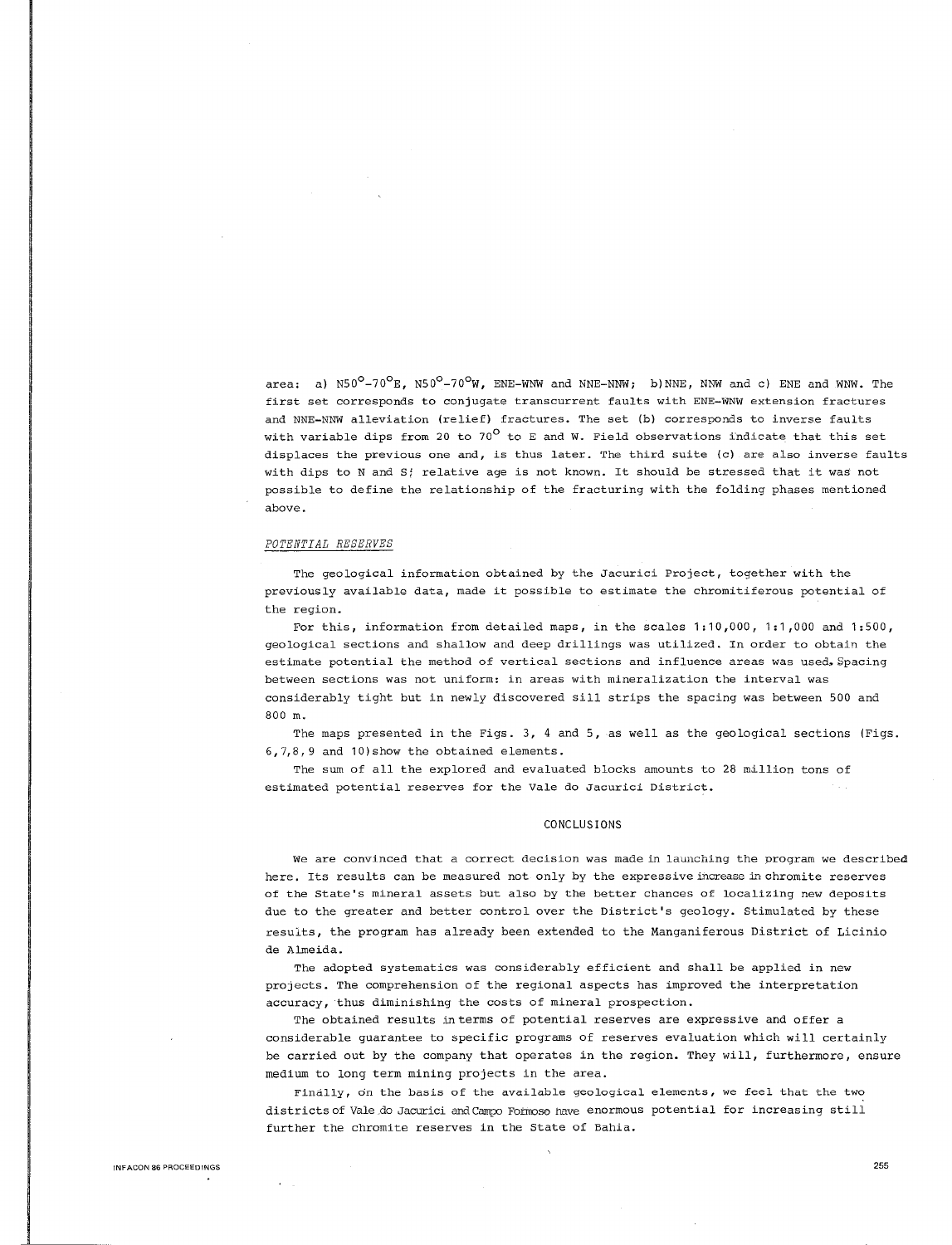# REFERENCES

- BARBOSA DE DEUS, P. and VIANNA, J. 1982. Distrito cromitifero do Vale do Jacurici. In: CONGRESSO BRASILEIRO DE GEOLOGIA (32 - 1982: Salvador). Roteiro das excursões. Sal vador, Sociedade Brasileira de Geologia (Boletim, 3). p. 44-60.
- D'EL REY, J.L.H., 1985. Geologia e controle estrutural do deposito cuprifero de Caraiba Vale do Curaçã - Bahia. In: SÁ, P.V. da S. & DUARTE, F.B., ed. Geologia e Recursos Minerais do Estado da Bahia; textos basicos. Salvador, Coordenagao da Produgao Mineral, 1985 - v. 6, p. 51-136.
- JARDIM DE SA, E.F., 1984 Geologia da regiao do Vale do Jacurici; Tecnical report for Coordenação da Produção Mineral. Natal, s. ed. 17p.



FIGURE-I: LOCATION MAP OF THE AREA STUDIED **IN THE** JACURICI VALLEY PROJECT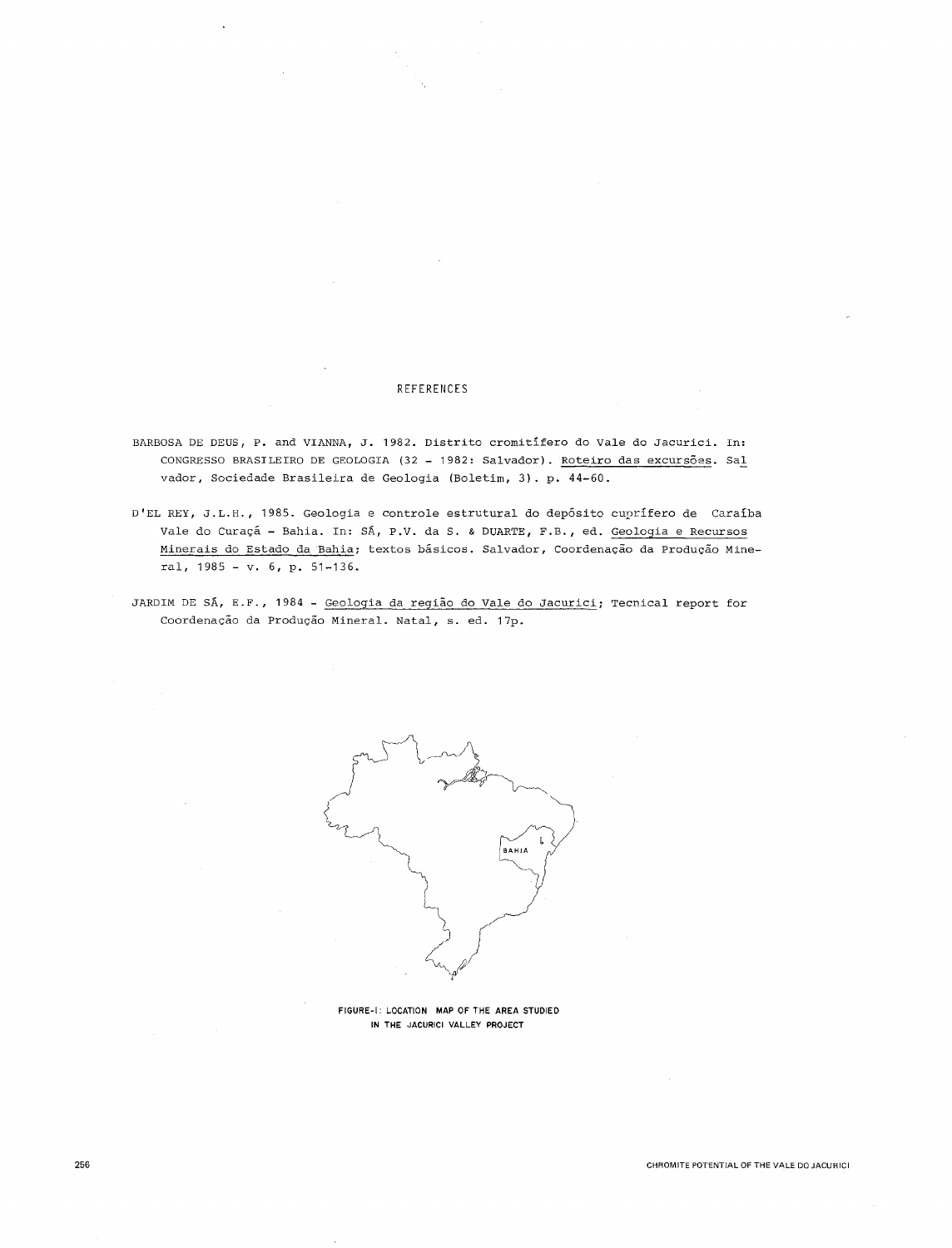

QUATERNARY: CAATINGA LIMESTONE (S) MESOZOIC: TUCANO/JATOBÁ SEDIMENTARY BASIN (4)<br>LATE PROTEROZOIC: CANUDOS GROUP (3) EARLY PROTEROZOIC: JACOBINA GROUP (2)<br>CAMPO FORMOSO GRANITE (20) ARCHEAN/EARLY PROTEROZOIC: GNEISSES, MIG SUPRACRUSTALS  $\bigcirc$  GREENSTONE BELT TERRAINS  $\bigcirc$  with chromitiferous ultramafic bodies. WACURICÍ VALLEY (E) AND CAMPO FORMOSO (B) AND Cu(NI) - BEARING BASIC / ULTRABASIC BODIES. OF CURAÇÁ (1) ITIÚBA SYENITE (1)



FIGURE-2: REGIONAL GEOLOGIC SETTING COMPILED AND MODIFIED FROM DEL REY SILVA, L.J.H. (1985)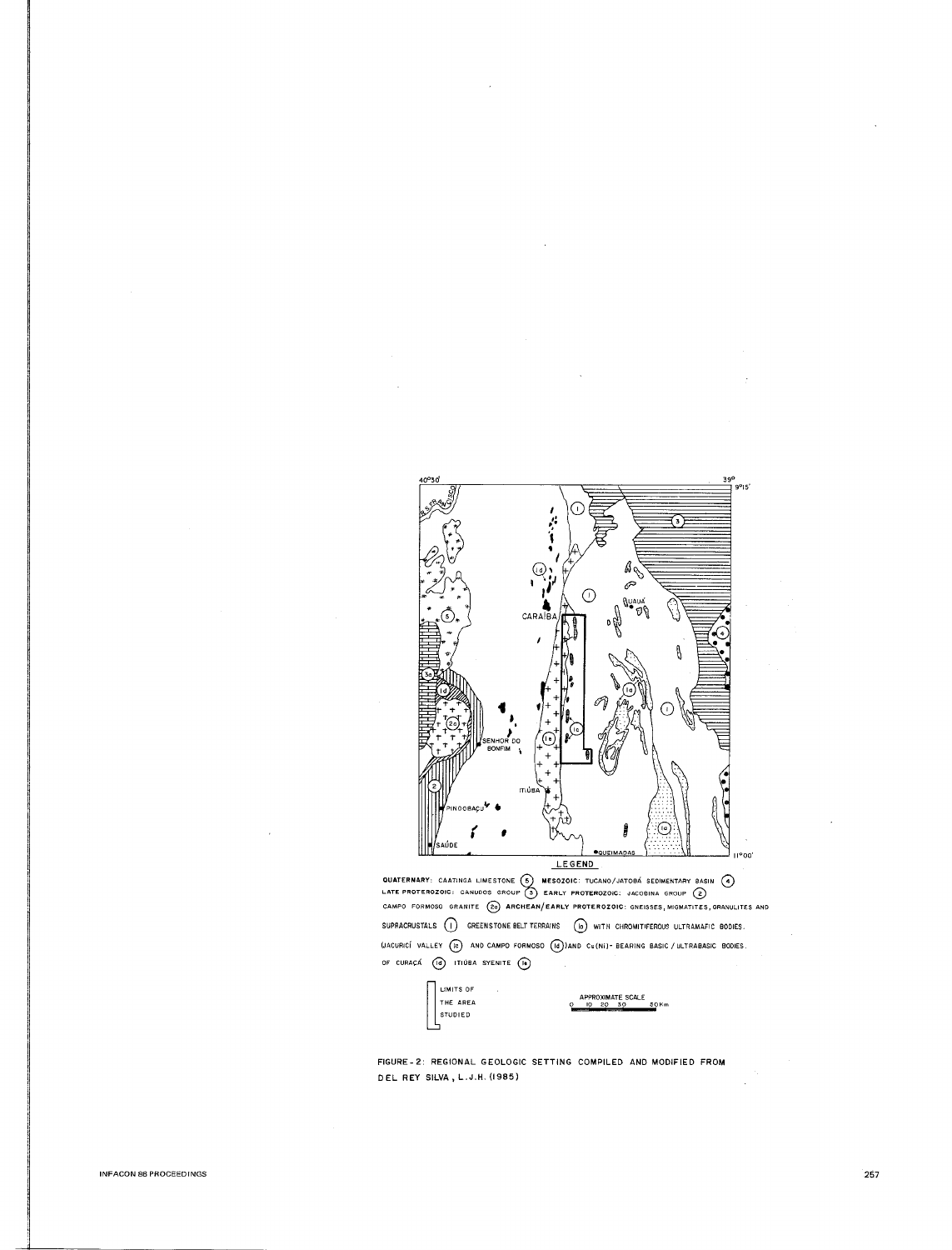

 $|_{\circlearrowleft}$ 

÷

**ALSODOES**  $\overline{2}$  $\Box$ **G3 ITIÚBA SYENITE** BARRA<br>PALGODOES  $\boxed{2}$ GI ORTHOGNEISSES िङ MAFIC-ULTRAMAFIC SILL  $\sqrt{4}$ SUPRACRUSTAL SEQUENCE  $\sim$ -contact LAJEDO VAIN kem-12  $\sim$ FAULT O-> CPM-12 DRILL HOLE SCALE  $0.50010001500m$ ARTICULATION OF BLOCKS<br>MAPPED ON 1:10.000  $\odot$  $^{\circ}$  $\odot$ 

FIGURE-4 GEOLOGIC SKETCH MAP OF THE BLOCK-2

258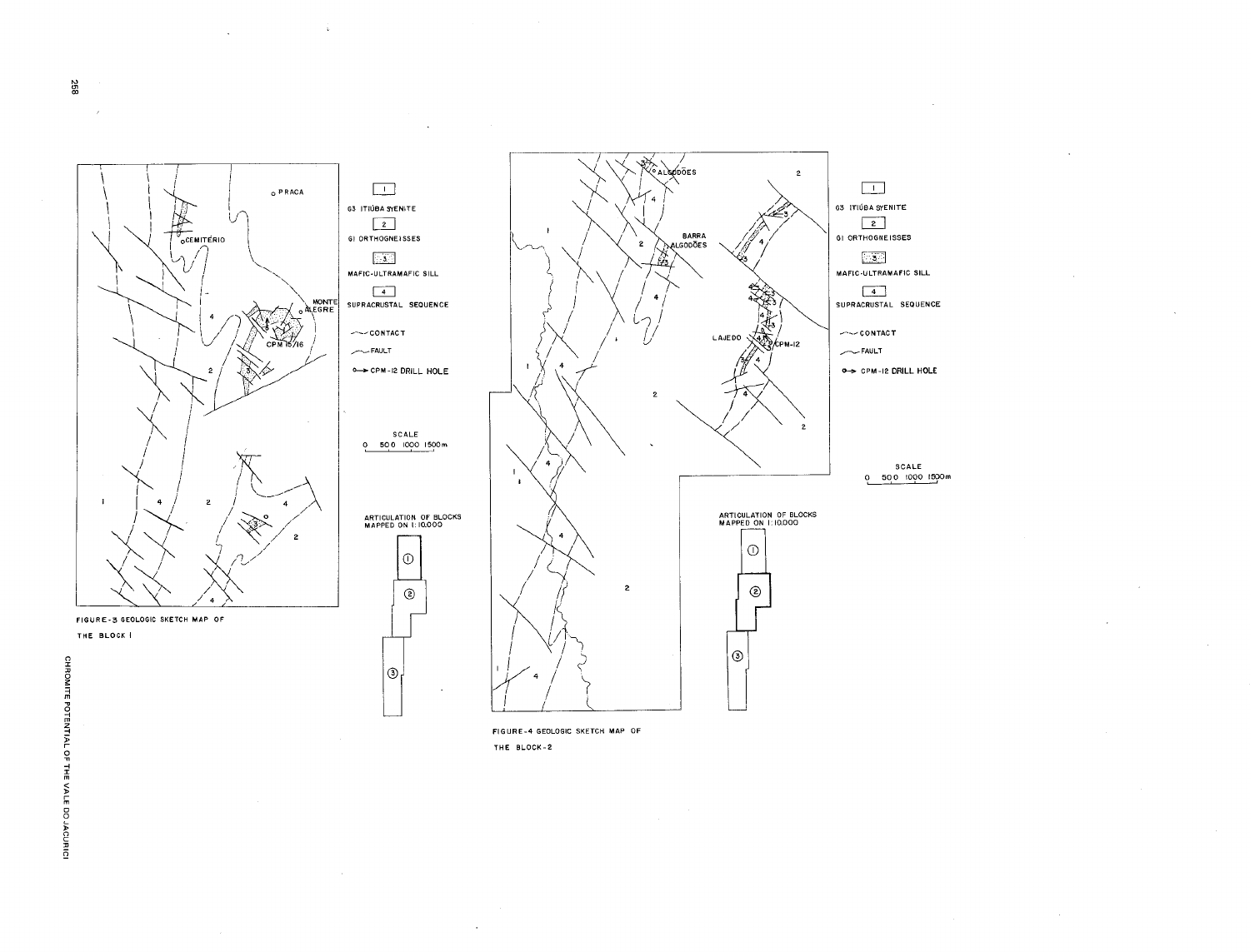

FIGURE-5 GEOLOGIC SKETCH MAP OF THE BLOCK-3

LEGEND  $\boxed{12}$ 

G3 GRANITES (I) ITIÚBA SYENITE<br>(2) BIOTITE - GRANITES

# 3<br>GI ORTHOGNEISSES

 $\begin{array}{r} \boxed{4 \ \boxed{3}} \\ \boxed{3} \\ \text{MAFIC-ULTRAMAFIC SILL} \\ \text{(4) DIOPSIDE AND MAGNETITE)} \end{array}$ CUMULATES CUMULATES<br>
(5) OLIVINE + ORTHOPYROXENE<br>
CHROMITE, ORTHOPYROXENE<br>
AND ORTHOPYROXENE - PLAGIOCLASE<br>
CUMULATES

# $6$ (6) SUPRACRUSTAL SEQUENCE

-- CONTACT  $F$  CONTACT<br>  $F$  FAULT<br>  $F$  PCPM-7 DRILL HOLE

SCALE<br>500 1000 1500 m o

ARTICULATION OF BLOCKS MAPPED ON 1:10.000

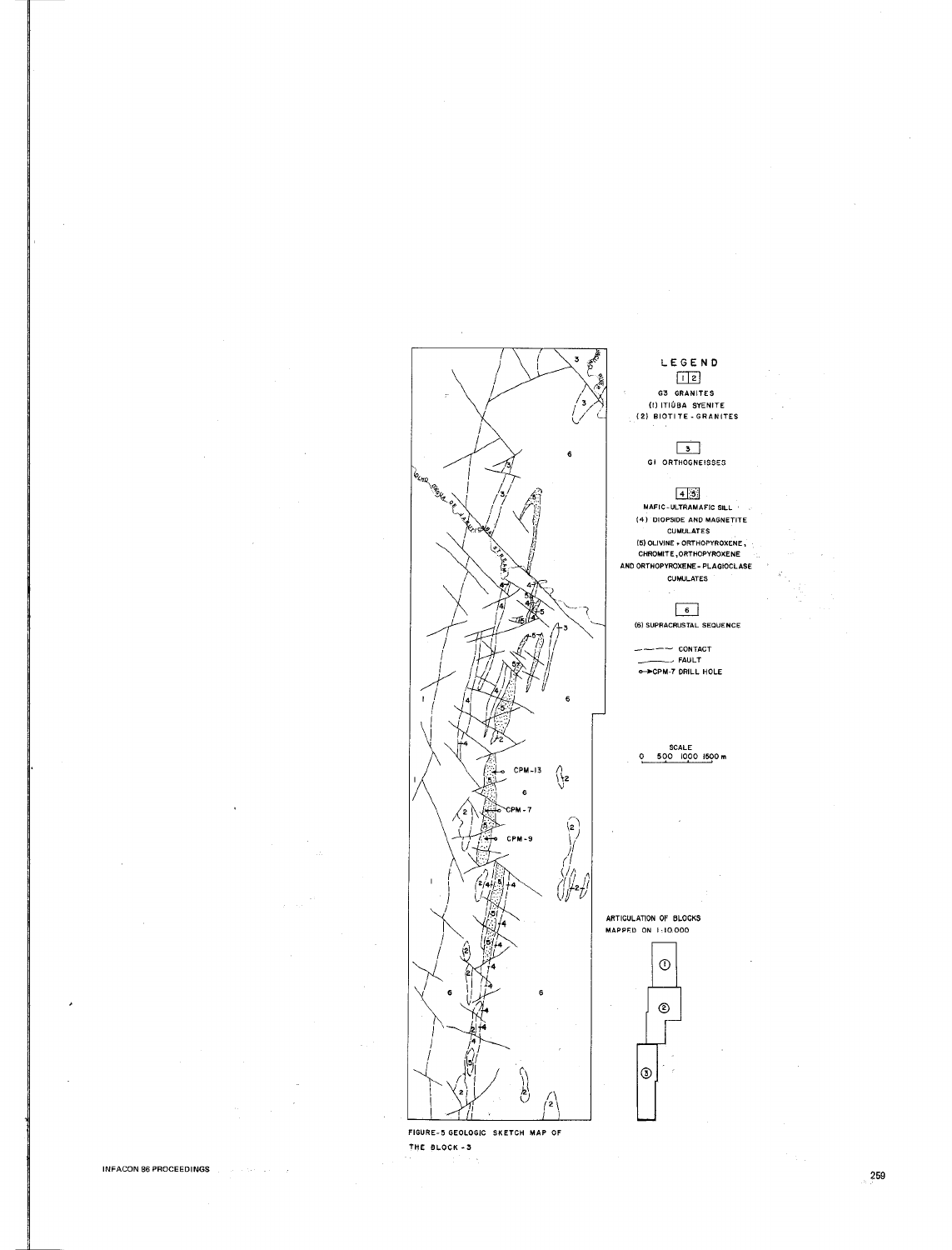



**260**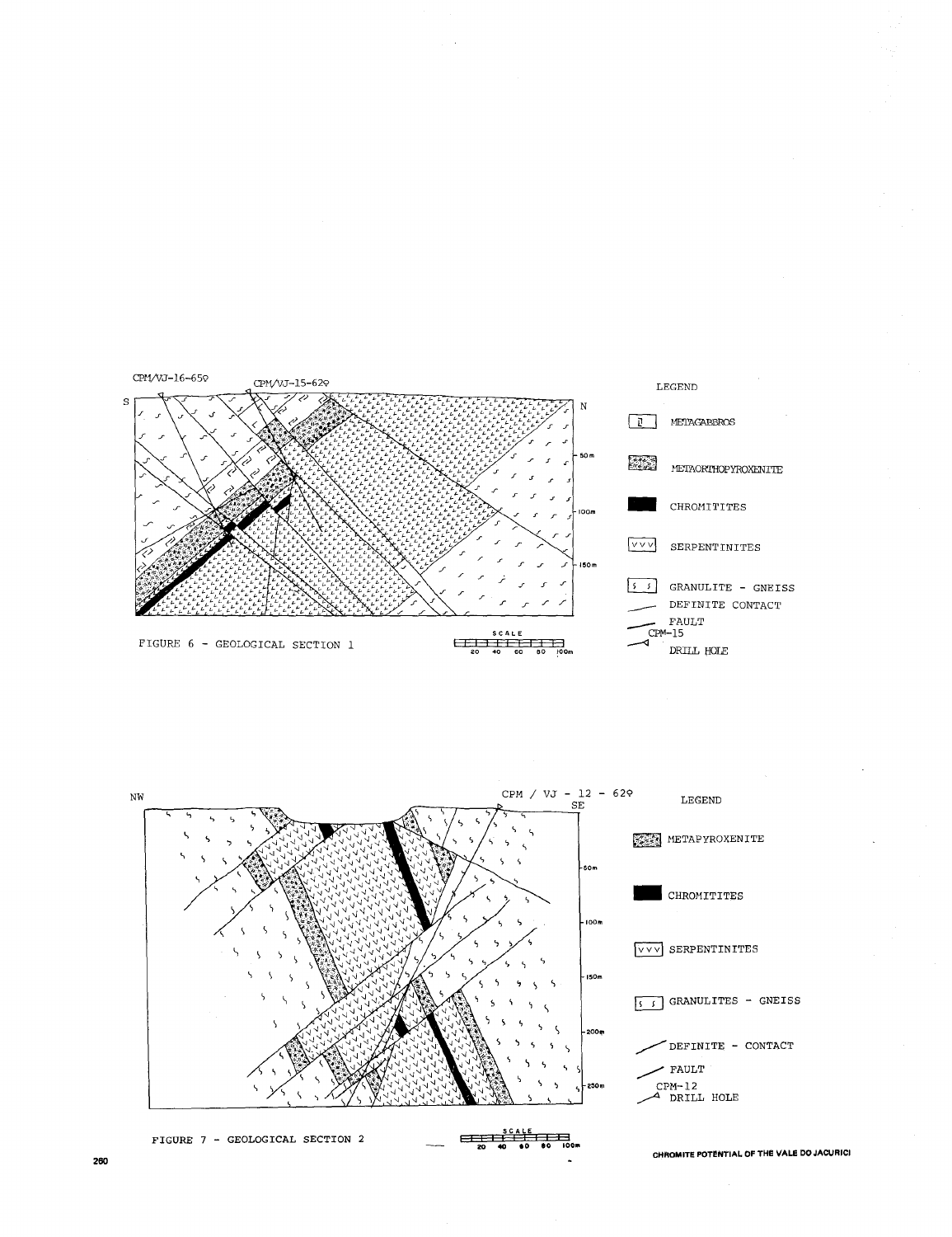